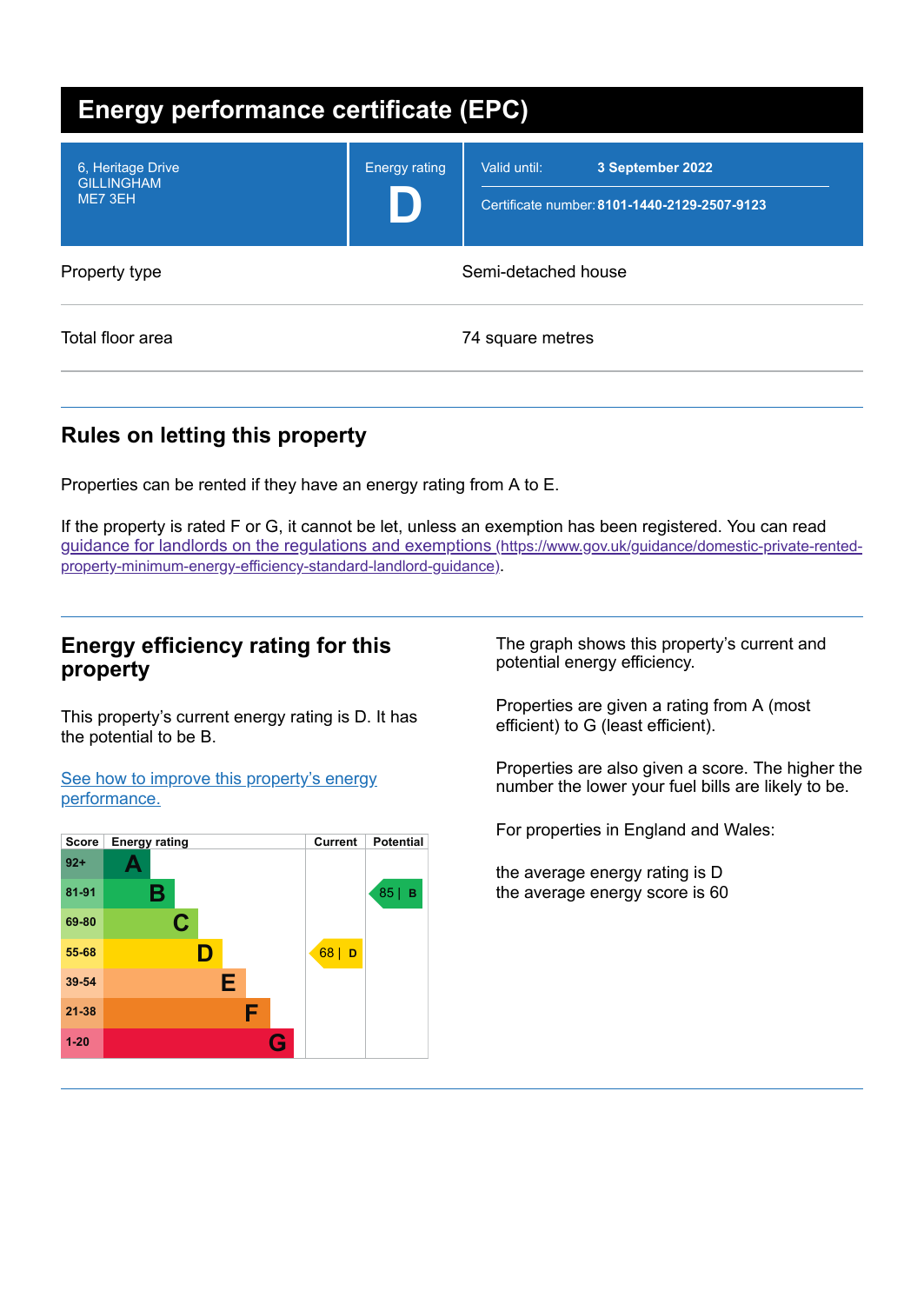# **Breakdown of property's energy performance**

This section shows the energy performance for features of this property. The assessment does not consider the condition of a feature and how well it is working.

Each feature is assessed as one of the following:

- very good (most efficient)
- good
- average
- poor
- very poor (least efficient)

When the description says "assumed", it means that the feature could not be inspected and an assumption has been made based on the property's age and type.

| <b>Feature</b>       | <b>Description</b>                          | Rating  |
|----------------------|---------------------------------------------|---------|
| Wall                 | Cavity wall, as built, insulated (assumed)  | Good    |
| Roof                 | Pitched, 150 mm loft insulation             | Good    |
| Window               | Fully double glazed                         | Average |
| Main heating         | Boiler and radiators, mains gas             | Good    |
| Main heating control | Programmer, room thermostat and TRVs        | Good    |
| Hot water            | From main system                            | Good    |
| Lighting             | Low energy lighting in 13% of fixed outlets | Poor    |
| Floor                | Solid, no insulation (assumed)              | N/A     |
| Secondary heating    | None                                        | N/A     |

### **Primary energy use**

The primary energy use for this property per year is 192 kilowatt hours per square metre (kWh/m2).

| <b>Environmental impact of this</b><br>property                                                        |                 | This property produces                                                                                                                                                                   | 2.7 tonnes of CO2 |
|--------------------------------------------------------------------------------------------------------|-----------------|------------------------------------------------------------------------------------------------------------------------------------------------------------------------------------------|-------------------|
| This property's current environmental impact<br>rating is D. It has the potential to be B.             |                 | This property's potential<br>production                                                                                                                                                  | 1.1 tonnes of CO2 |
| Properties are rated in a scale from A to G<br>based on how much carbon dioxide (CO2) they<br>produce. |                 | By making the recommended changes, you<br>could reduce this property's CO2 emissions by<br>1.6 tonnes per year. This will help to protect the<br>environment.                            |                   |
| Properties with an A rating produce less CO2                                                           |                 |                                                                                                                                                                                          |                   |
| than G rated properties.<br>An average household<br>produces                                           | 6 tonnes of CO2 | Environmental impact ratings are based on<br>assumptions about average occupancy and<br>energy use. They may not reflect how energy is<br>consumed by the people living at the property. |                   |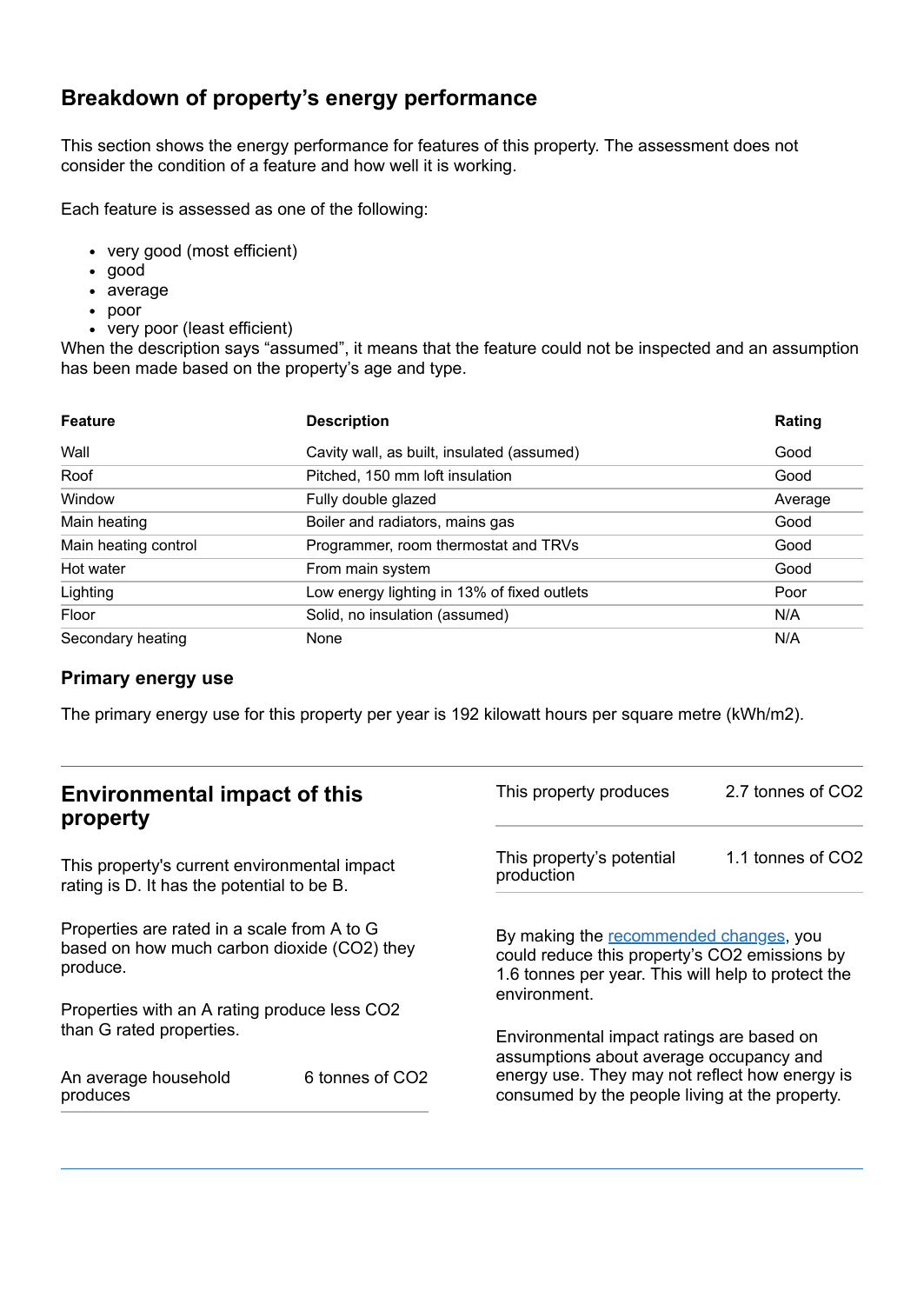# <span id="page-2-0"></span>**How to improve this property's energy performance**

Making any of the recommended changes will improve this property's energy efficiency.

If you make all of the recommended changes, this will improve the property's energy rating and score from D (68) to B (85).

| <b>Recommendation</b>                     | <b>Typical installation cost</b> | <b>Typical yearly saving</b> |
|-------------------------------------------|----------------------------------|------------------------------|
| 1. Floor insulation                       | £800 - £1,200                    | £42                          |
| 2. Increase hot water cylinder insulation | £15 - £30                        | £16                          |
| 3. Low energy lighting                    | £70                              | £32                          |
| 4. Solar water heating                    | £4,000 - £6,000                  | £33                          |
| 5. Solar photovoltaic panels              | £9,000 - £14,000                 | £242                         |

### **Paying for energy improvements**

Find energy grants and ways to save energy in your home. [\(https://www.gov.uk/improve-energy-efficiency\)](https://www.gov.uk/improve-energy-efficiency)

| <b>Estimated energy use and</b> |  |  |
|---------------------------------|--|--|
| potential savings               |  |  |

| Estimated yearly energy<br>cost for this property | £618 |
|---------------------------------------------------|------|
| Potential saving                                  | £123 |

The estimated cost shows how much the average household would spend in this property for heating, lighting and hot water. It is not based on how energy is used by the people living at the property.

The estimated saving is based on making all of the [recommendations](#page-2-0) in how to improve this property's energy performance.

For advice on how to reduce your energy bills visit Simple Energy Advice [\(https://www.simpleenergyadvice.org.uk/\)](https://www.simpleenergyadvice.org.uk/).

## **Heating use in this property**

Heating a property usually makes up the majority of energy costs.

#### **Estimated energy used to heat this property**

| Space heating | 7259 kWh per year |
|---------------|-------------------|
| Water heating | 3081 kWh per year |

## Potential energy savings by installing insulation

| <b>Type of insulation</b> | Amount of energy saved |
|---------------------------|------------------------|
|---------------------------|------------------------|

**Loft insulation** 214 kWh per year

You might be able to receive Renewable Heat Incentive payments [\(https://www.gov.uk/domestic](https://www.gov.uk/domestic-renewable-heat-incentive)renewable-heat-incentive). This will help to reduce carbon emissions by replacing your existing heating system with one that generates renewable heat. The estimated energy required for space and water heating will form the basis of the payments.